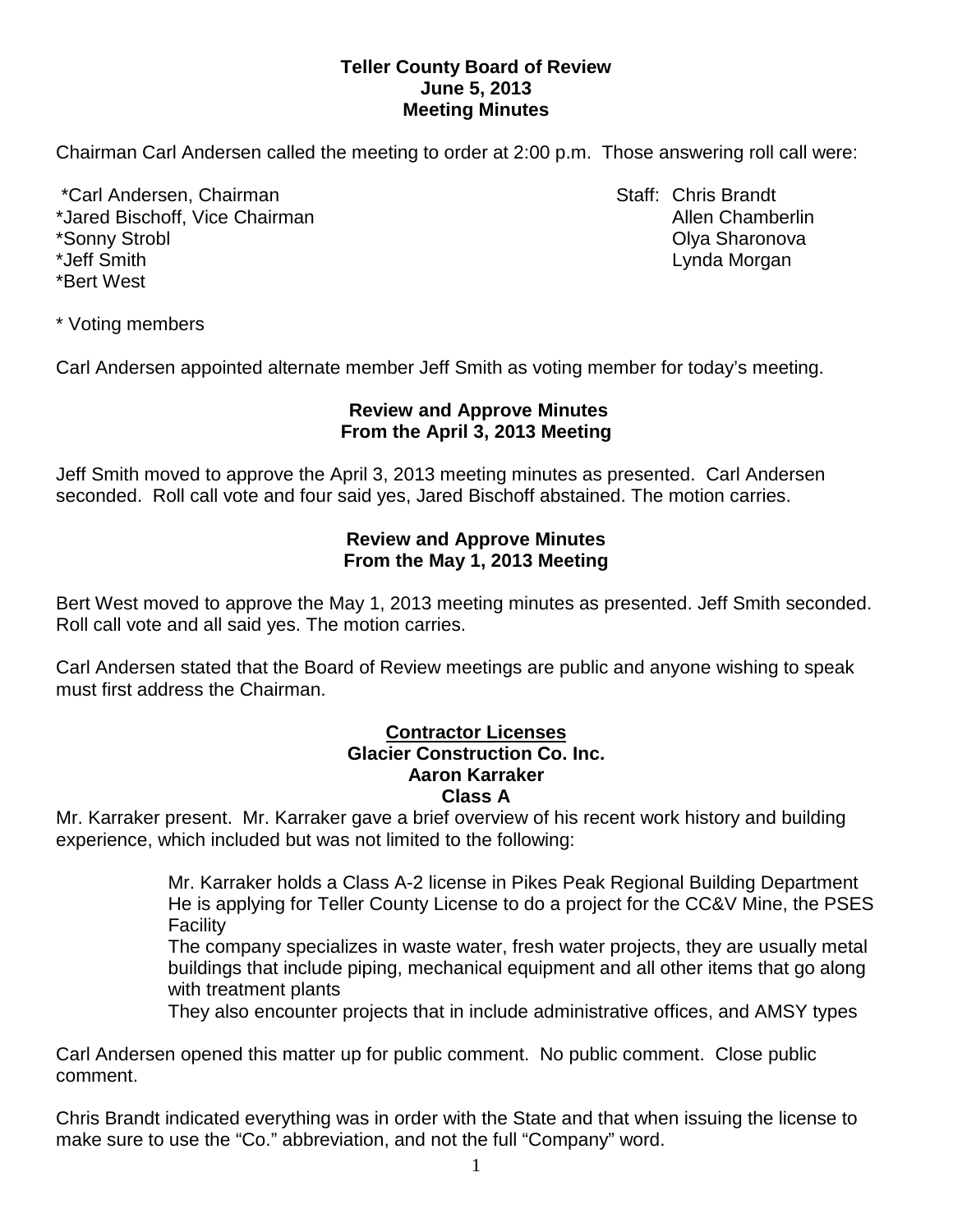Bert West moved to grant Glacier Construction Co. Inc., with Aaron Karraker as the examinee, a Class A license. Jeff Smith seconded. Roll call vote and all said yes. The motion carries.

## **CCC Group, Inc. Mark C. Guthrie Class A**

Mr. Guthrie present. Mr. Guthrie gave a brief overview of his recent work history and building experience, which included but was not limited to the following:

> Mr. Guthrie is an owner and employee of the company; he is applying for a Teller County License to do a project for the CC&V Mine, the High Grade Mill He holds a Class A license in Arkansas, New Mexico, Oklahoma, South Carolina, and Utah

Mr. Guthrie has twenty-eight years of experience in the construction industry, various projects include paper mills, alumina refineries and smelters, cement plants, steel tubing mills, power plants, and miscellaneous piping including process piping, structural, and mechanical work

Carl Andersen opened this matter up for public comment. No public comment. Close public comment.

Chris Brandt indicated everything was in order with the State.

Jared Bischoff moved to grant CCC Group, Inc., with Mark C. Guthrie as the examinee, a Class A license. Bert West seconded. Roll call vote and all said yes. The motion carries.

#### **Hoag Construction Company Thomas A. Hoag Class A**

Mr. Hoag present. Mr. Hoag gave a brief overview of his recent work history and building experience, which included but was not limited to the following:

> Mr. Hoag is based out of Colorado Springs and currently holds a Class A-1Limited license in Pikes Peak Regional Building Department and a Class A license in Kansas, Nebraska, and North & South Dakota

Mr. Hoag has twenty years of experience in the construction industry, he is a design build contractor

Mr. Hoag is an owner of the company; he is applying for a Teller County License to do a few projects in The City of Woodland Park

He has recently built a ground up project for the Air Force Academy, however Mr. Hoag has not done any ground up construction in El Paso County yet

Carl Andersen opened this matter up for public comment. No public comment. Close public comment.

Chris Brandt indicated everything was in order with the State and that when issuing the license to make sure not to use the "Inc." abbreviation at the end of the company's name.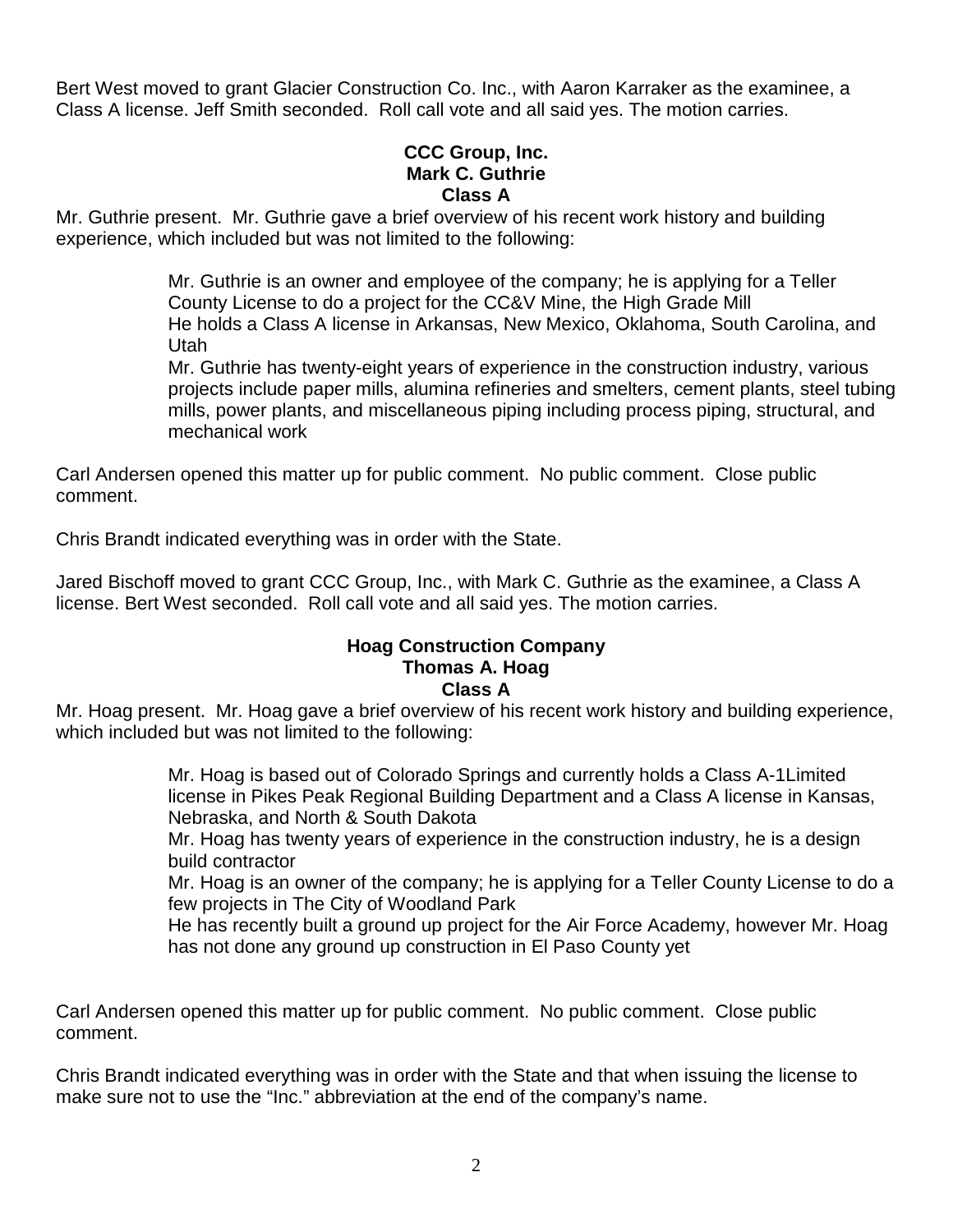Jeff Smith moved to grant Hoag Construction Company, with Thomas A. Hoag as the examinee, a Class A license. Jared Bischoff seconded. Roll call vote and all said yes. The motion carries.

### **Computer Sites, Inc. Mark Polson Class B**

Mr. Polson present. Mr. Polson gave a brief overview of his recent work history and building experience, which included but was not limited to the following:

> Mr. Polson currently holds a Class B-1 license in Pikes Peak Regional Building **Department**

He specializes in generator upgrades, no ground up construction; he subcontracts for the government and travels everywhere

Mr. Polson is applying for a Teller County License to do a generator and 911 upgrade for the Teller County Sherriff's Office

There was further discussion between the applicant, Allen Chamberlin and the Board, which included but was not limited to the following:

> Mr. Polson does some remodels for commercial and residential projects, that involves demolishing and construction of new walls

> He has also done a few Buildings for the Comcast Company, but never built a ground up building

> Mr. Polson was willing to change his application from a Class B to a Class B-1 license, but did not

> The Board discussed the need for Mr. Polson to change the "Description of Operation" on the Certificate of Liability Insurance to "Commercial Contractor"

Chris Brandt indicated everything was in order with the State.

Carl Andersen opened this matter up for public comment. No public comment. Close public comment.

Bert West moved to grant Computer Sites, Inc., with Mark Polson as the examinee, a Class B license, conditioned upon receipt of a changed "Description of Operation" on the Certificate of Liability Insurance to "Commercial Contractor". Jeff Smith seconded. Roll call vote and all said yes. The motion carries.

Carl Andersen stated that item E., Chamco Construction, Inc./Charles Chambers/Class B-1, was withdrawn from the agenda.

# **Board Discussion**

# **A. Discuss the upcoming adoption of the 2009 International Codes.**

There was discussion between the Board members, the Staff, members of HBA, and the Building Department Inspectors which included but was not limited to the following:

Allen Chamberlin asked if the Board Members had any specific items that should be addressed before the adoption of the Codes, the Chairman decided to go through the presented proposed Code item by item, so discussion occurred including but not limited to the following items: